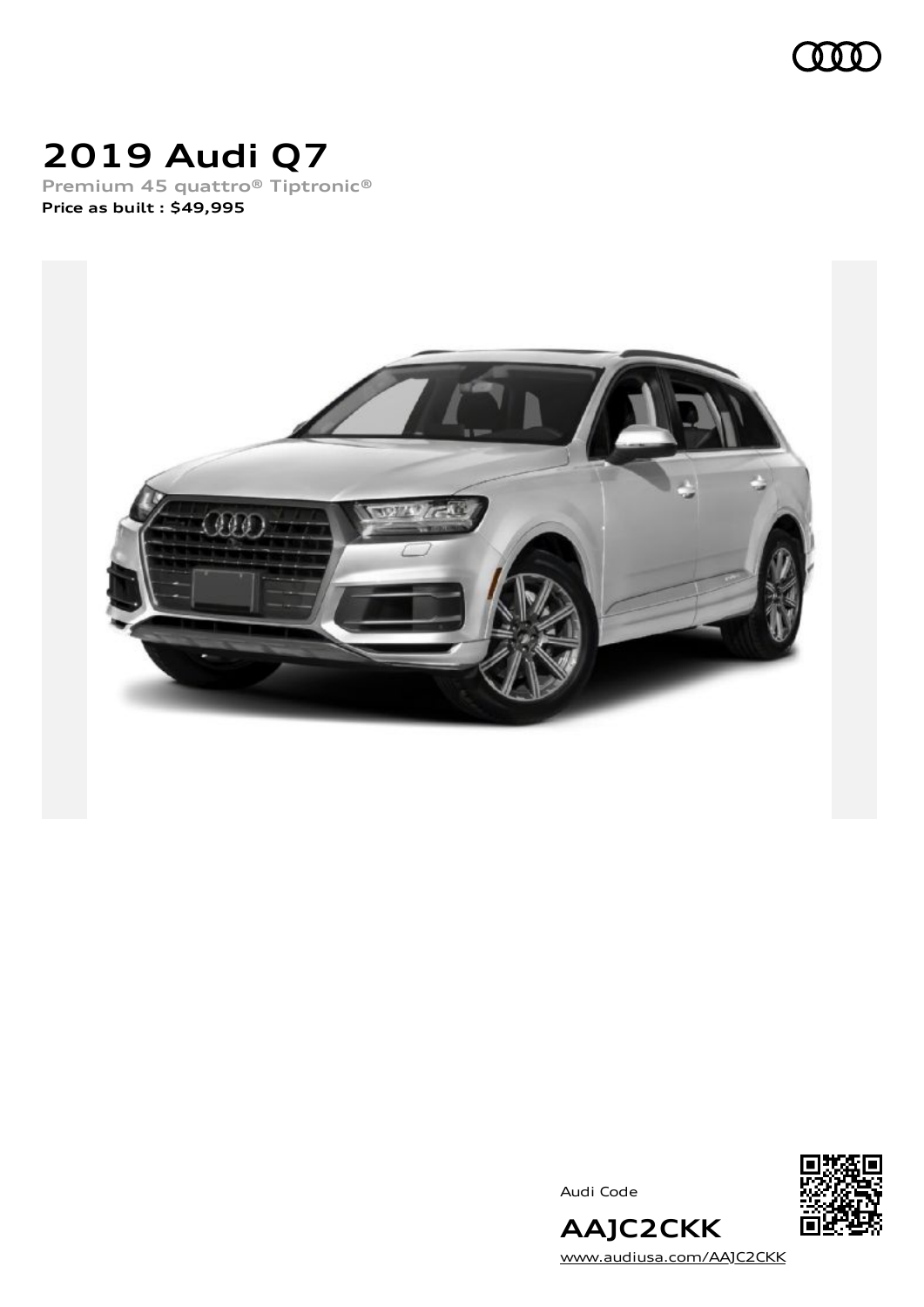### **Summary**

**Audi 2019 Audi Q7** Premium 45 quattro® Tiptronic®

**Price as buil[t](#page-10-0)** \$49,995

### **Exterior colour**

Glacier White metallic

#### **Interior colour**

| Seats     | Nougat Brown |
|-----------|--------------|
| Dashboard | Black        |
| Carpet    | Black        |
| Headliner | Lunar Silver |

### **Technical Specifications**

| Engine type                  | 2.0-liter four-cylinder                      |
|------------------------------|----------------------------------------------|
| stroke                       | Displacement/Bore and 1984/82.5 x 92.8 cc/mm |
| Torque                       | 273 lb-ft@rpm                                |
| Acceleration (0 - 60<br>mph) | 7.1 seconds seconds                          |
| Recommended fuel             | Premium                                      |



#### **Further Information**

| 30,294 miles |
|--------------|
|              |
|              |

**Audi Code**

AAJC2CKK

**Your configuration on www.audiusa.com** [www.audiusa.com/AAJC2CKK](https://www.audiusa.com/AAJC2CKK)

**Commission number** 5705af760a0e09714338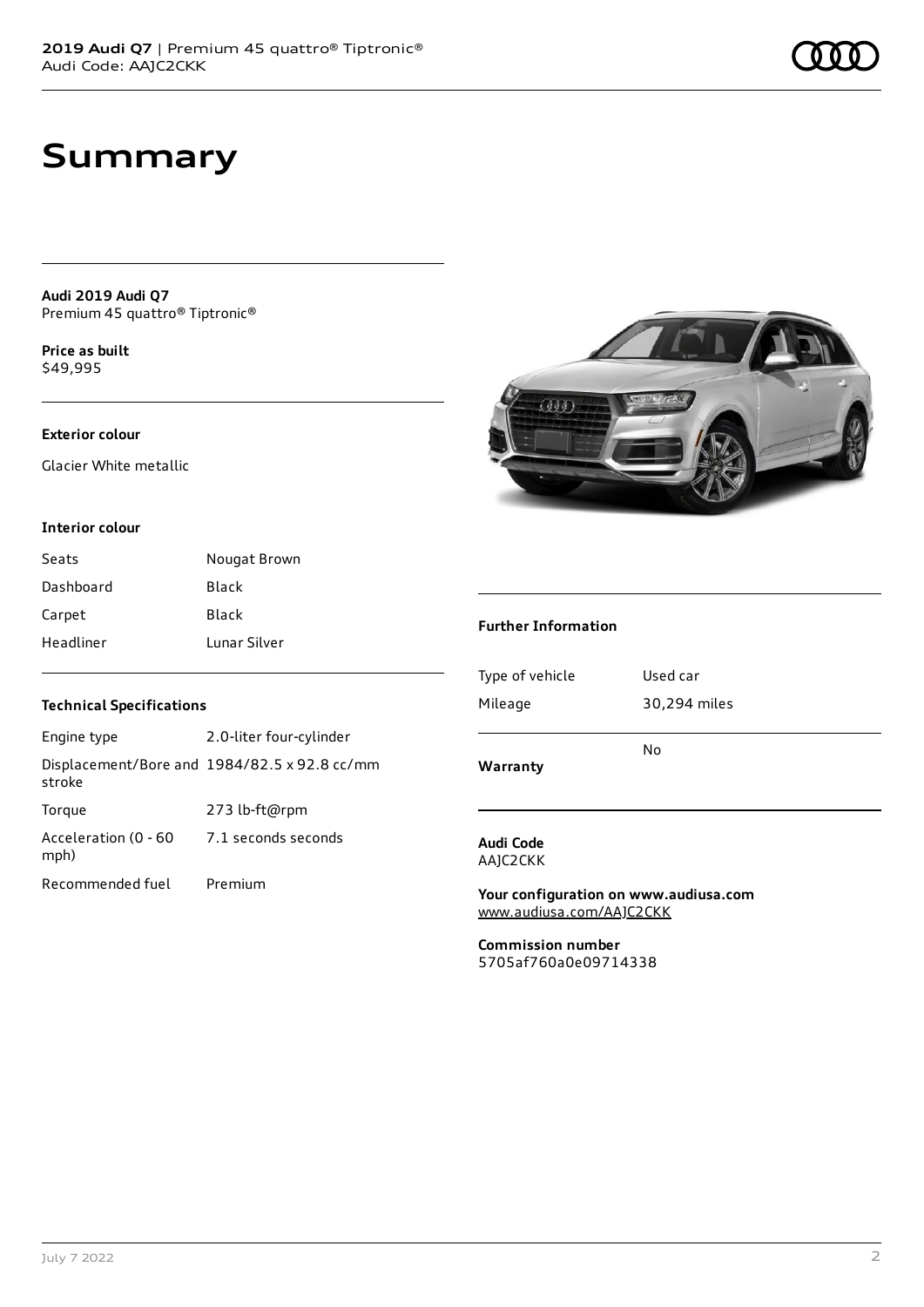# **Equipment**

Glacier White metallic

19" 5-V-spoke design wheels

Black cloth headliner



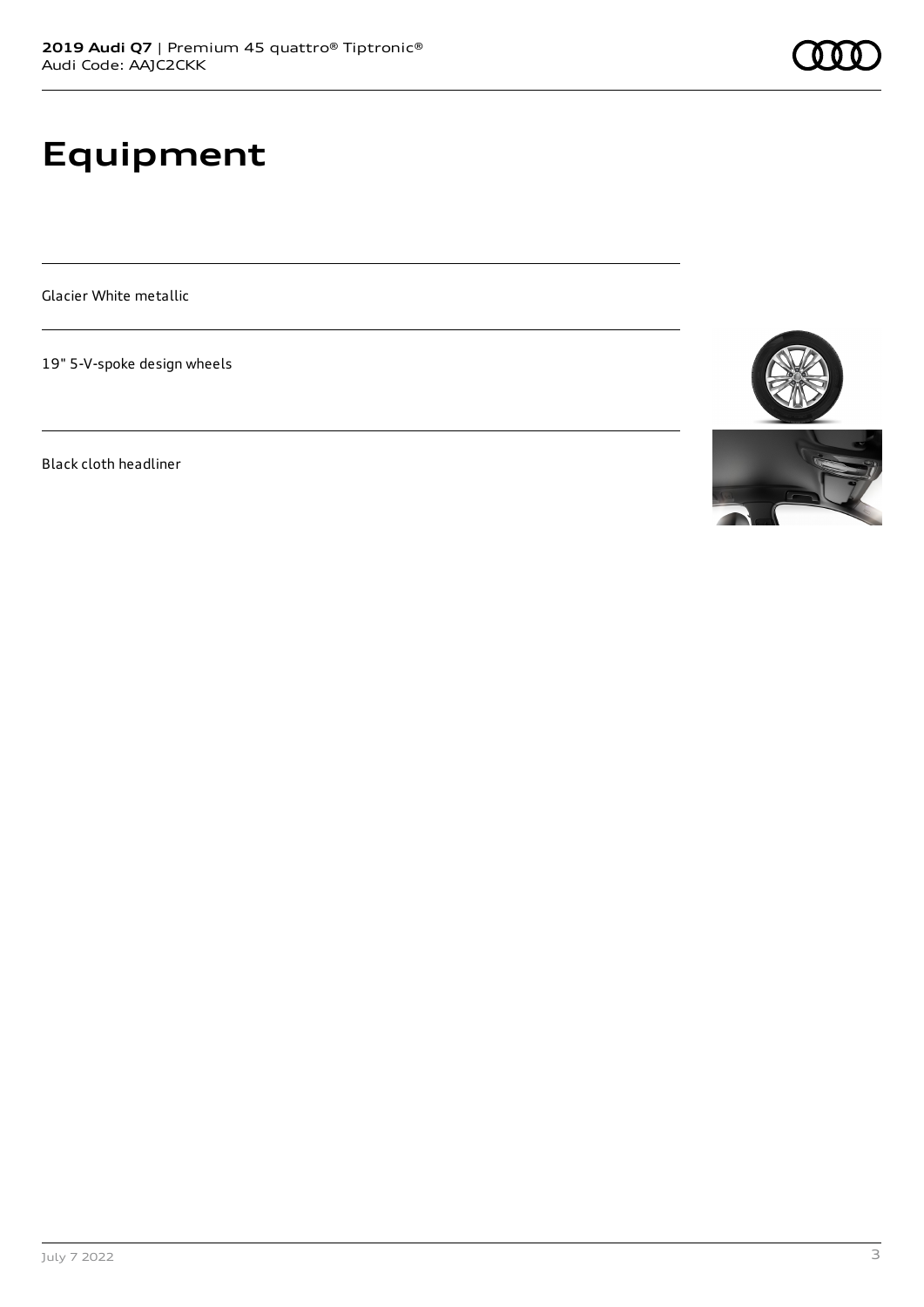### **Standard features**

### **Safety and Security**

| 4UB             | Driver and front-passenger advanced airbags                      |
|-----------------|------------------------------------------------------------------|
| UH1             | Electromechanical parking brake                                  |
| 8T <sub>2</sub> | Cruise control with coast, resume and<br>accelerate features     |
| VC <sub>2</sub> | Garage door opener (HomeLink®)                                   |
| 6Y2             | Top speed electronically limited to 130 mph                      |
| QZ7             | Electromechanical power steering                                 |
| 7K6             | Tire-pressure monitoring system                                  |
| 4X3             | Front thorax side airbags and Sideguard®<br>head curtain airbags |
| 4F6             | Audi advanced key-keyless start, stop and<br>entry               |
| 3B3             | Lower Anchors and Tethers for Children<br>(LATCH) in rear seats  |
|                 |                                                                  |

#### **Exterior**

| 0PO   | Concealed exhaust outlets                                                    |
|-------|------------------------------------------------------------------------------|
| 1D8   | Provision for towing bracket                                                 |
| 6XF   | Power-adjustable, power-folding, heated<br>exterior side mirrors with memory |
| 1 B A | Dynamic suspension system                                                    |
| 3S1   | Aluminum roof rails                                                          |
| 511   | Tailgate roof spoiler                                                        |
| 0N1   | Standard rear axle                                                           |
| 8TH   | Xenon plus headlights with LED daytime<br>running lights                     |
| 803   | Automatic headlights                                                         |
| H92   | 19" 255/55 all-season run-flat tires                                         |
|       |                                                                              |

### 4KC Heat-insulating glass

### **Exterior**

| 47 <sub>B</sub> | Aluminum trim around exterior windows                                                                           |
|-----------------|-----------------------------------------------------------------------------------------------------------------|
| <b>Interior</b> |                                                                                                                 |
| 011             | Chrome package                                                                                                  |
| 3FU             | Panoramic sunroof                                                                                               |
| 7M1             | Aluminum door sill inlays                                                                                       |
| KH <sub>5</sub> | Three-zone automatic climate control                                                                            |
| 4L7             | Auto-dimming interior rear view mirror with<br>digital compass                                                  |
| QQ0             | Ambient LED interior lighting                                                                                   |
| 1XW             | Three-spoke multifunction steering wheel                                                                        |
| 2C7             | Power tilt and telescopic adjustable steering<br>column                                                         |
| 6E6             | Comfort front armrest                                                                                           |
| 4E7             | Power tailgate                                                                                                  |
| 5XL             | Driver and front-passenger sun visors with<br>illuminated vanity mirrors                                        |
| 5KL             | Split tumble-folding 35/30/35 second-row<br>with fore/aft adjustment and power 50/50<br>split folding third row |
| 7HA             | Cloth interior on doors                                                                                         |
| N1F             | Leather seating surfaces                                                                                        |

- 
- 4A3 Heated front seats
- 5MT Diamond Silver/Terra Brown Walnut inlays

### **Infotainment and Driver Assistance**

| 6K8 | Audi pre sense® basic and Audi pre sense®<br>front |
|-----|----------------------------------------------------|
| 2H1 | Audi drive select                                  |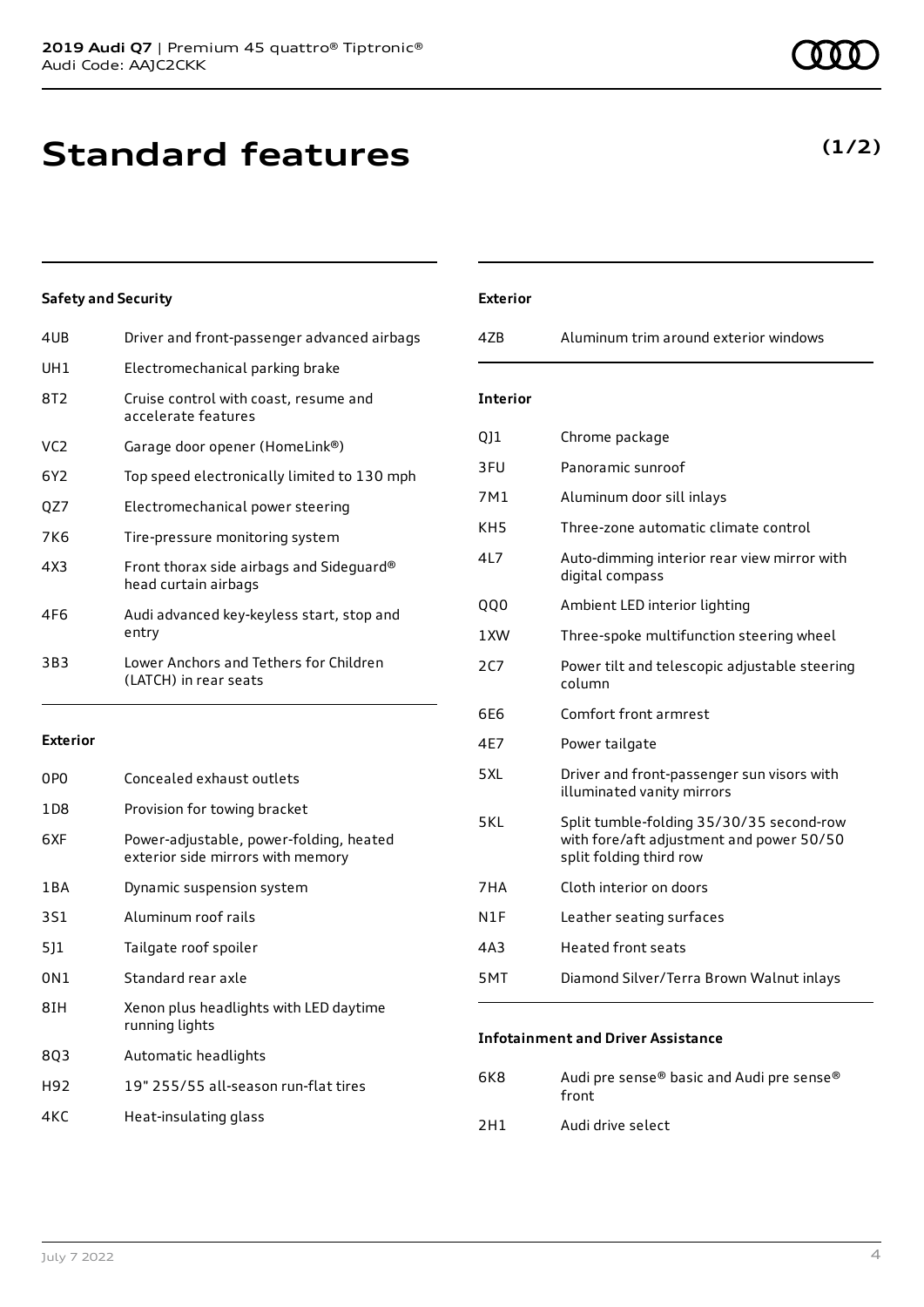### **Standard features**

### **Infotainment and Driver Assistance**

| IT3             | Audi connect® CARE, PRIME & PLUS                                                                                                                         |
|-----------------|----------------------------------------------------------------------------------------------------------------------------------------------------------|
| <b>TW3</b>      | Audi connect CARE assistance and security<br>services                                                                                                    |
| 7X2             | Parking system plus                                                                                                                                      |
| 7W1             | Audi pre sense® basic                                                                                                                                    |
| KA2             | Rear view camera                                                                                                                                         |
| 9VD             | Audi sound system                                                                                                                                        |
| 9S7             | 7.0" color driver information system                                                                                                                     |
| 7UG             | MMI® Navigation plus with Audi smartphone<br>interface including Apple CarPlay® and<br>Google™ Android Auto™                                             |
| FI <sub>3</sub> | Audi connect CARE assistance and security<br>services and six-month trial subscription to<br>Audi connect PRIME and Audi connect PLUS<br>online services |
| I8H             | MMI® Radio plus with ten speakers and<br>single CD player with MP3 playback capability                                                                   |
| QV3             | SiriusXM® Satellite Radio                                                                                                                                |
|                 |                                                                                                                                                          |

9ZX BLUETOOTH® wireless technology preparation for compatible devices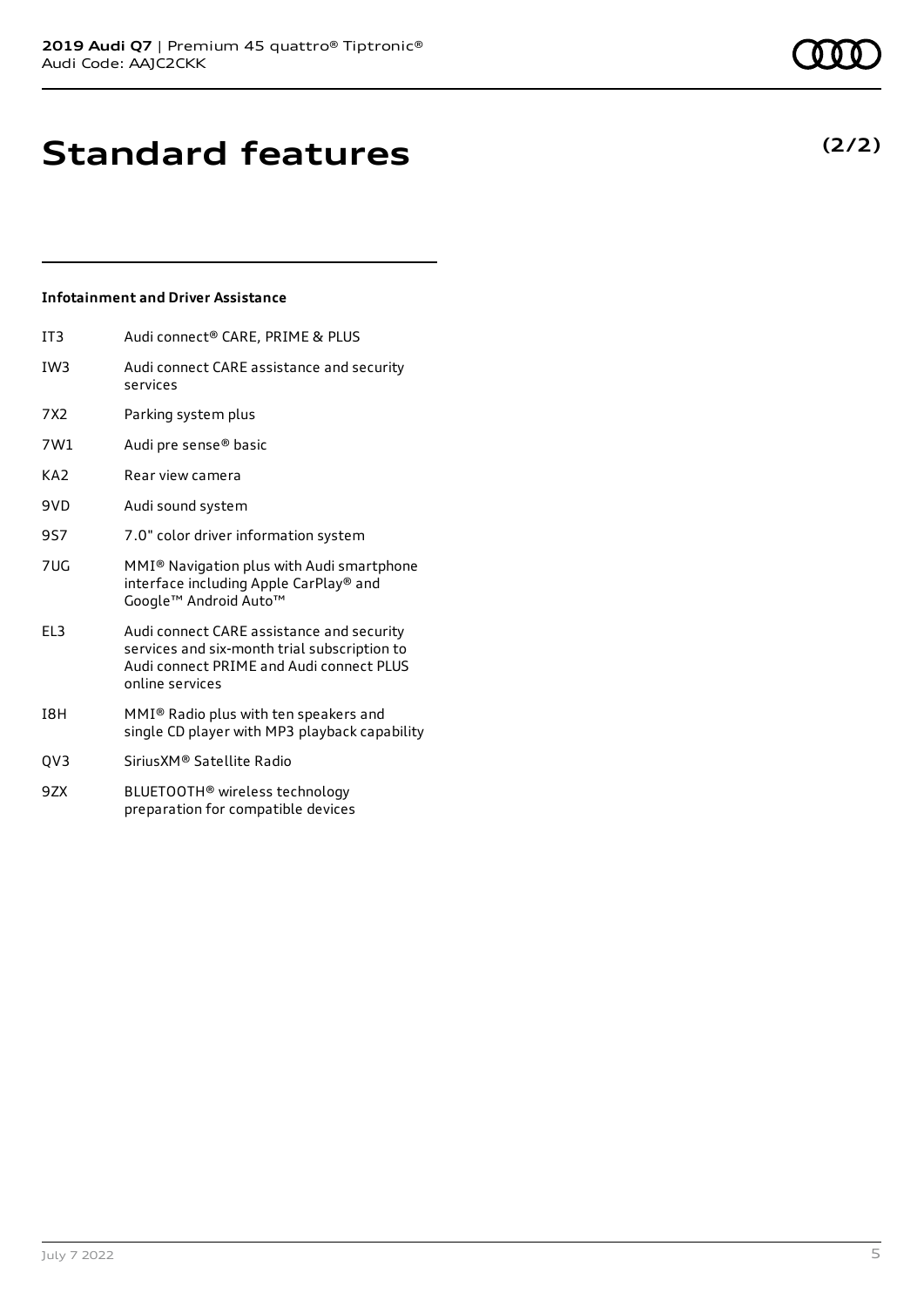## **Dealer remarks**

Audi certified, Wheel Package 19 Inch, Important Price Information: To receive this special sales price on this vehicle, you must present a printed copy of this page at the time of purchase.. Certified. Clean CARFAX. CARFAX One-Owner. 2019 Audi Q7 45 Premium quattro Glacier White Metallic Recent Arrival! Odometer is 21138 miles below market average!

Audi Certified pre-owned Details:

\* Includes 24/7 Roadside Assistance emergency towing, collision, jump start, flat tire change, emergency fuel service, lock-out service, extrication service, Audi assist, CARFAX Vehicle History Report and SiriusXM satellite radio complimentary 90 day subscription. If Audi New Vehicle Limited Warranty (NVLW) coverage remains at time of CPO purchase, CPO Limited Warranty Coverage commences upon expiration of NVLW and continues until 5 years from vehicle's original in-service date with no mileage limitation. If NVLW coverage has expired at time of CPO purchase, CPO Limited Warranty coverage commences at time of purchase and continues for 12 months with no mileage limitation. Limited warranty is transferable between private parties.

\* Transferable Warranty

\* Limited Warranty: 12 Month/Unlimited Mile beginning after new car warranty expires or from certified purchase date

- \* Roadside Assistance
- \* Vehicle History
- \* Warranty Deductible: \$0
- \* 300+ Point Inspection

Awards:

\* 2019 KBB.com Best Buy Awards

Our inventory sells quickly. Please call to confirm availability and schedule your appointment today.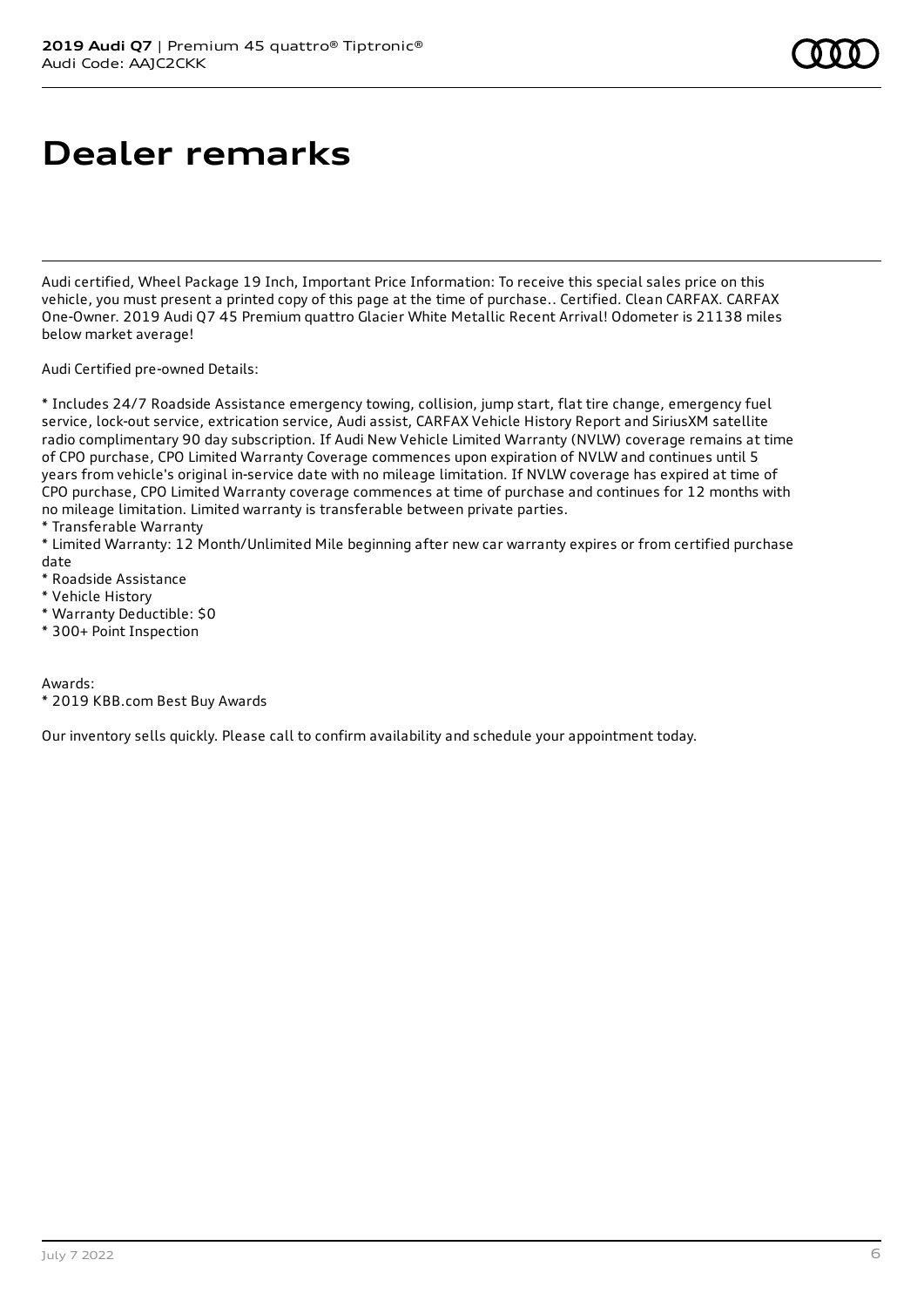### **Technical Specifications**

### **Engineering | Performance**

| Engine type                                 | 2.0-liter four-cylinder                      |
|---------------------------------------------|----------------------------------------------|
| Acceleration (0 - 60<br>mph)                | 7.1 seconds seconds                          |
| Power Level                                 | 45                                           |
| Engine block                                | Cast Iron                                    |
| Induction/fuel injection TFSI®/Turbocharged |                                              |
| Cylinder head                               | Aluminum-alloy                               |
| Max. output ps/hp                           | 248 @ rpm                                    |
| Towing capacity                             | 4,400 lbs lb                                 |
| stroke                                      | Displacement/Bore and 1984/82.5 x 92.8 cc/mm |
| Torque                                      | 273 lb-ft@rpm                                |
| Valvetrain                                  | 16 valve DOHC with Audi valvelift            |

Alternator 14 Volt - 120-180A Battery 12 Volt - 380A/68Ah

#### **Transmission | Drivetrain**

| Gear ratios: 8th         | 0.667:1                                                                                      |
|--------------------------|----------------------------------------------------------------------------------------------|
| Gear ratios: 6th         | 1.000:1                                                                                      |
| Gear ratios: 7th         | 0.839:1                                                                                      |
| Gear ratios: Reverse     | 3.317:1                                                                                      |
| Gear ratios: Final Drive | 3.504:1                                                                                      |
| Gear ratios: 4th         | 1.667:1                                                                                      |
|                          |                                                                                              |
| Transmission             | Eight-speed Tiptronic <sup>®</sup> transmission<br>with quattro <sup>®</sup> all-wheel drive |
| Gear ratios: 5th         | 1.285:1                                                                                      |
| Gear ratios: 2nd         | 3.143:1                                                                                      |
| Gear ratios: 3rd         | 2.106:1                                                                                      |

#### **Steering**

| Steering type                              | Electromechanical speed-sensitive<br>power steering |
|--------------------------------------------|-----------------------------------------------------|
| Turning diameter, curb- 40.7 ft<br>to-curb |                                                     |
| Steering ratio                             | 15.8:1                                              |

#### **Suspension**

| Front axle | Five-link front independent steel<br>spring suspension |
|------------|--------------------------------------------------------|
| Rear axle  | Five-link rear independent steel<br>spring suspension  |

**Electrical system**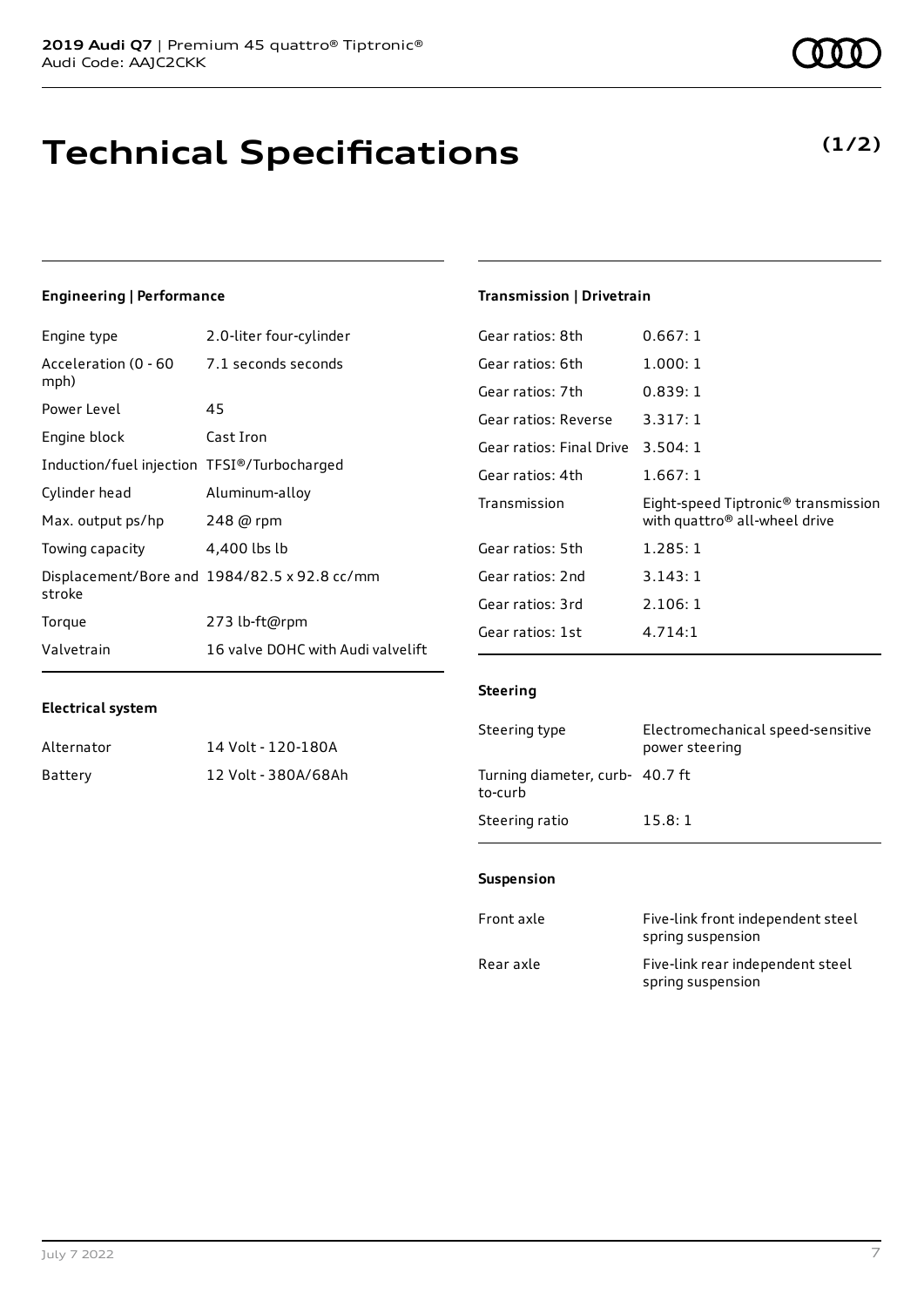### **Technical Specifications**

### **Brakes**

| <b>Front brakes</b>  | 14.8 (ventilated disc) in           | Sea <sup>-</sup> |  |
|----------------------|-------------------------------------|------------------|--|
| Rear brakes          | 13.8 (ventilated disc) in           | Hea              |  |
| Parking brake        | Electromechanical                   | suni<br>Sho      |  |
| <b>Body</b>          |                                     | Hea<br>suni      |  |
| Material             | Multi-material body construction    | Leg              |  |
|                      | (steel and aluminum composition)    | Sho              |  |
| Corrosion protection | Multistep anti-corrosion protection | Hea<br>suni      |  |

#### **Warranty | Maintenance**

| Warranty    | 4-year/50,000 mile Audi New<br>Vehicle Limited Warranty                                   |
|-------------|-------------------------------------------------------------------------------------------|
| Maintenance | 12-month/10,000 mile (whichever<br>occurs first) NO CHARGE first<br>scheduled maintenance |

#### **Interior measurements**

| Seating capacity                          | 7                           |
|-------------------------------------------|-----------------------------|
| Head room with middle 38.8 in<br>sunroof  |                             |
| Shoulder room, rear                       | 49.4 in                     |
| Head room with front<br>sunroof           | 39.9 in                     |
| Leg room, rear                            | 29.2 in                     |
| Shoulder room, front                      | 59.5 in                     |
| Head room with rear<br>sunroof            | 35.9 in                     |
| Leg room, middle                          | 38.8 in                     |
| Shoulder room, middle                     | 58.5 in                     |
| Leg room, front                           | 41.7 in                     |
| Cargo volume, rear<br>seatbacks up/folded | 14.2/35.7/69.9 cu ft, cu ft |
|                                           |                             |

#### **Exterior Measurements**

| Height                           | 68.5 in  |
|----------------------------------|----------|
| Overall width without<br>mirrors | 77.5 in  |
| Length                           | 199.6 in |
| Wheelbase                        | 117.9 in |
| Drag coefficient                 | 0.34 Cw  |
| Overall width with<br>mirrors    | 87.1 in  |
| Track rear                       | 66.6 in  |
| Track front                      | 66.1 in  |
| Curb weight                      | 4,729 lb |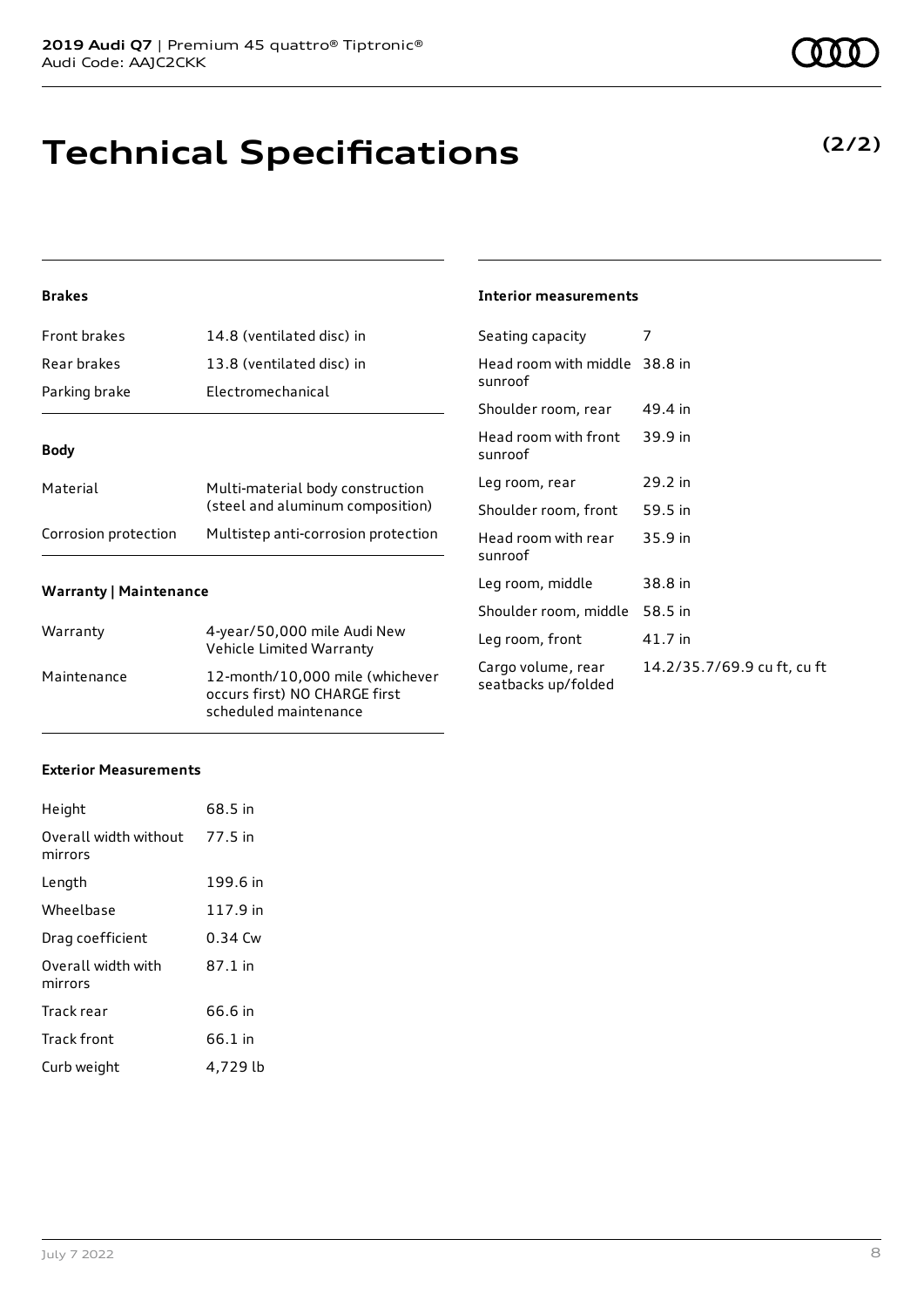### **Consumption- and emission**

### **Consumption by NEDC**

| urban       | $19 \text{ mpg}$ |
|-------------|------------------|
| extra-urban | 25 mpg           |
| combined    | $21$ mpg         |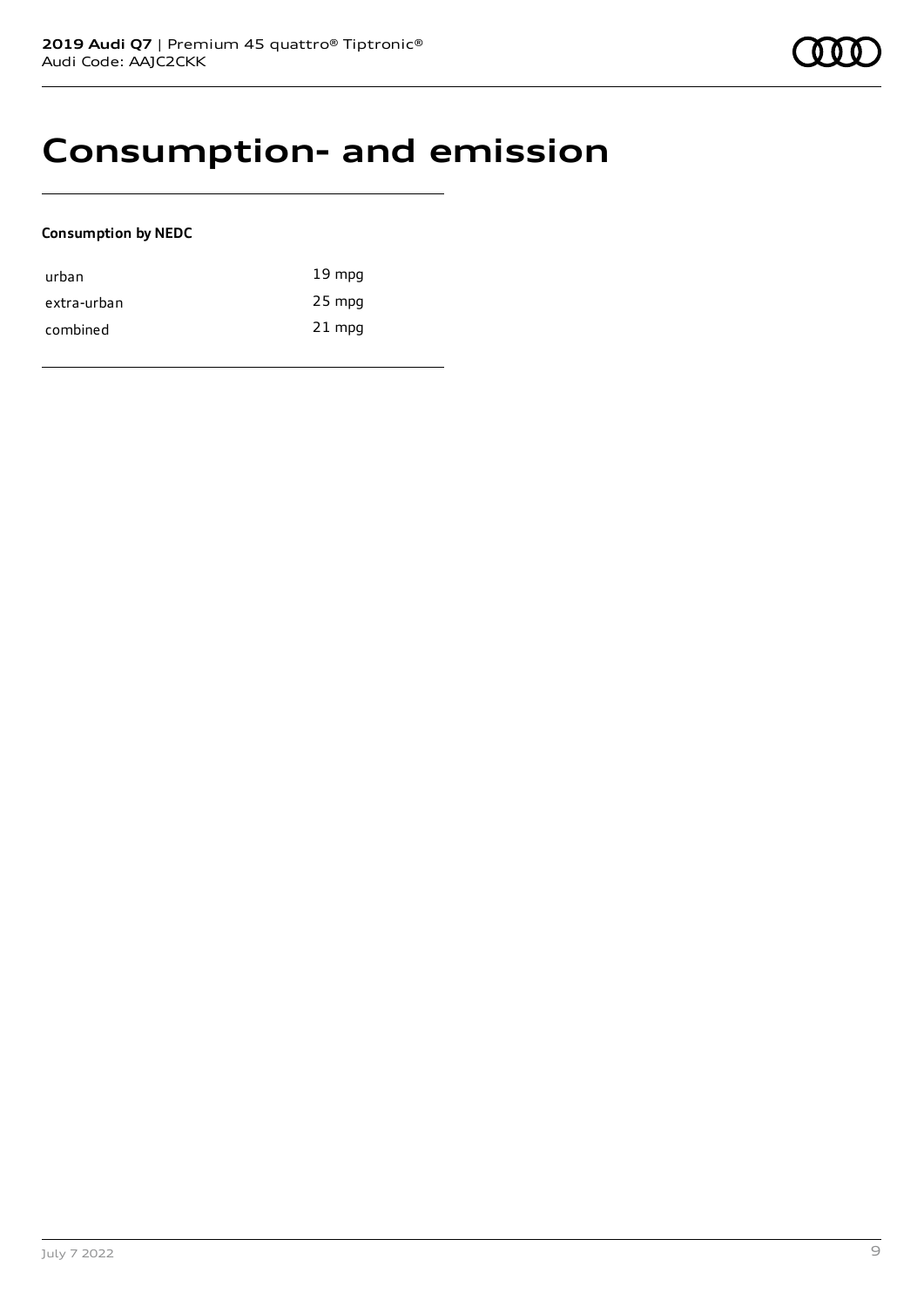# **Contact**

Dealer **Audi Gwinnett**

3180 Satellite Blvd 30096 Duluth GA

Phone: +16782582522 FAX: 7704181750

www: [https://www.audigwinnett.com](https://www.audigwinnett.com/)